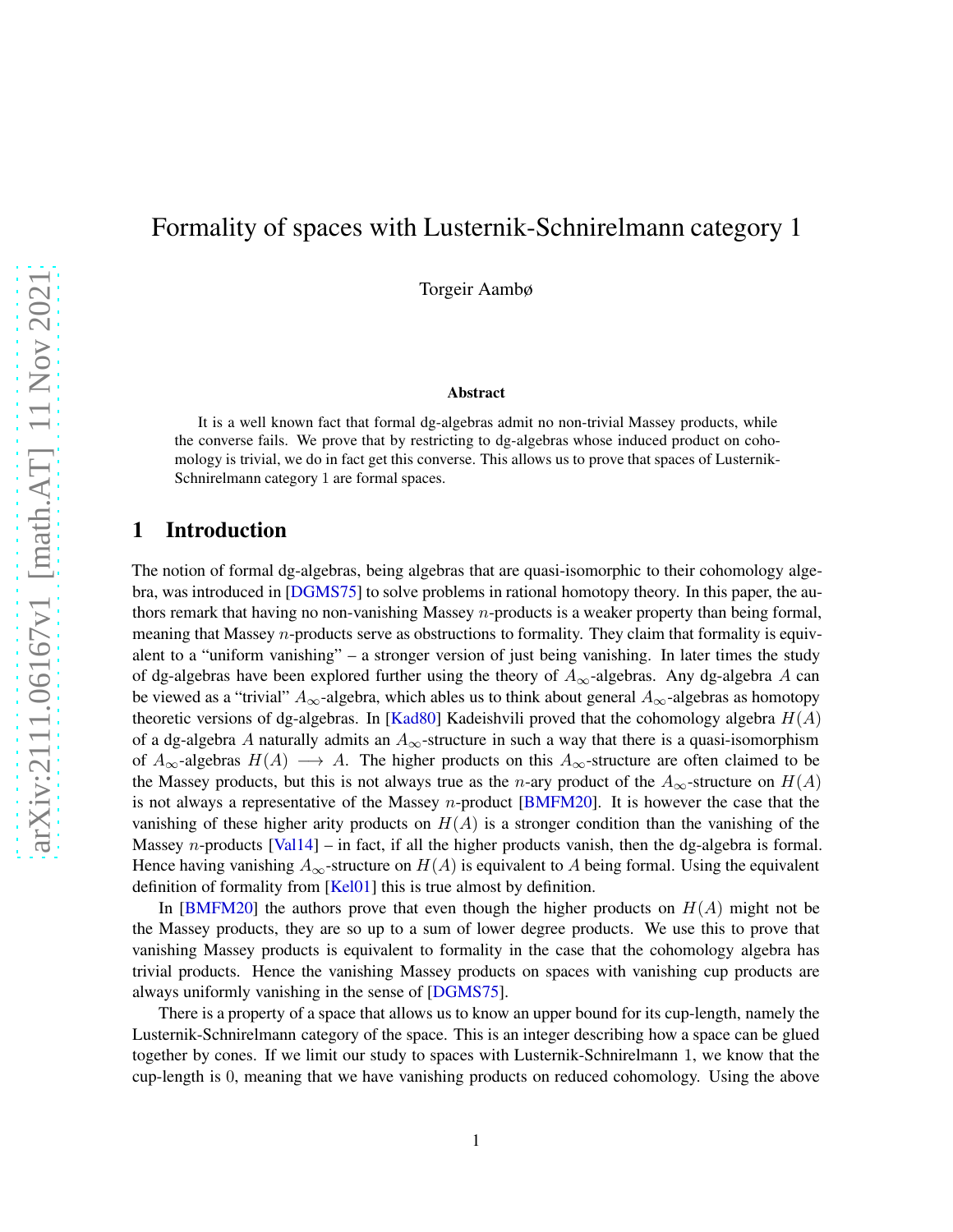result we then prove that spaces with Lusternik-Schnirelmann category 1 are formal. This generalizes the formality for suspended spaces, proven in [\[FHT01\]](#page-7-5).

The result is most likely already known by specialists, at least in the rational case. But, this seems to be a new method of proving it. Alternatively one can use that any space X with  $cat_{LS}(X) = 1$ is a co-H-space [\[Hes07\]](#page-7-6), and then that any co-H-space is a wedge of spheres [\[Hen83\]](#page-7-7). Formality is preserved under the wedge product [\[Hes07\]](#page-7-6), and since spheres are formal, we know that any co-Hspace, and thus any space X with  $\text{cat}_{LS}(X) = 1$  is a formal space.

Acknowledgements 1. *This work is the product of the authors master thesis at NTNU supervised by Gereon Quick. We want to thank him for an interesting project, and for all the helpful feedback and comments. We also thank José Manuel Moreno-Fernández for providing comments on an earlier version of this paper.*

## 2  $A_{\infty}$ -algebras

We provide a quick overview of the most important theory on  $A_{\infty}$ -algebras. For a more in-depth treatment, see [\[Kel01\]](#page-7-4). Let  $K$  be a field of characteristic 0.

**Definition 1.** An  $A_{\infty}$ -algebra  $(A, m)$ , over K is a  $\mathbb{Z}$ -graded vector space  $A = \bigoplus_{i \in \mathbb{Z}} A_i$  together *with a family of K-linear maps*  $m_n : A^{\otimes n} \longrightarrow A$  *of degree*  $2 - n$ *, such that the identities* 

$$
\sum_{r+s+t=n} (-1)^{r+st} m_{r+1+t} (Id^{\otimes r} \otimes m_s \otimes Id^{\otimes t}) = 0
$$

*hold for all*  $n, s \geq 1$  *and*  $r, t \geq 0$ *.* 

These relations are called the coherence relations, or the Stasheff identities in A. For  $n = 1$  the coherence relation simply becomes

$$
0 = (-1)^{0+0} m_1(m_1) = m_1^2.
$$

This means that A is a cochain complex with differential  $d = m_1$  as  $m_1$  is a degree 1 map. For  $n = 2$ we get

$$
0 = (-1)^{1} m_{2}(Id \otimes m_{1}) + (-1)^{0} m_{1}(m_{2}) + (-1)^{1} m_{2}(m_{1} \otimes Id)
$$

which reduces to  $m_1m_2 = m_2(m_1 \otimes Id + Id \otimes m_1)$ . This means that  $m_1$  is a derivation with respect to  $m_2$  as  $m_2$  has degree 2, usually stated as satisfying the Leibniz rule. The standard Leibniz rule comes out of this formula when applying it to elements and using the Koszul grading rule.

The third relation tells us that  $m_2$  is not necessarily associative, and that the associator is given by  $m_3$ . This is usually referred to as  $m_2$  being associative up to homotopy, which gives  $A_{\infty}$ -algebras their other name, strong homotopy associative algebras or sha-algebras for short. If  $m_3 = 0$  (or  $m_1 = 0$ ) this relation reduces to the associator being zero, which means that  $m_2$  is an associative product.

**Definition 2.** A dg-algebra is an  $A_{\infty}$ -algebra  $(A, m)$  where  $m_i = 0$  for  $i \geq 3$ . For simplicity we *usually just denote it by* A*.*

By the equations above describing the Stasheff identities, this definition is equivalent to the classical definition, i.e. a  $\mathbb{Z}$ -graded vector space with an associative product and a differential satisfying the Leibniz rule.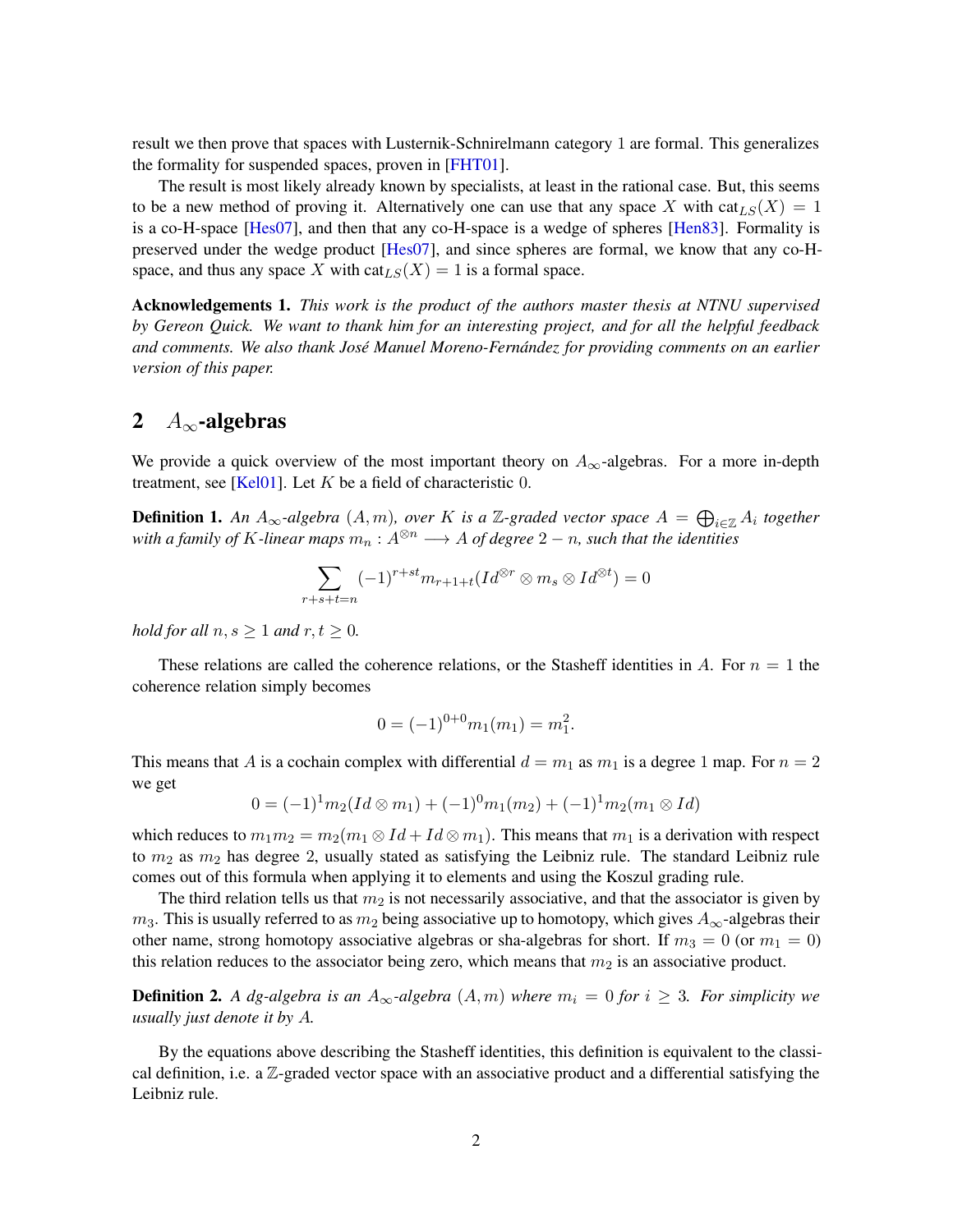**Definition 3.** Let  $(A, m^A)$  and  $(B, m^B)$  be  $A_\infty$ -algebras. A morphism of  $A_\infty$ -algebras  $f : A \longrightarrow B$ , *also called*  $A_{\infty}$ *-morphism, is a family of linear maps*  $f_n : A^{\otimes n} \longrightarrow B$  *of degree*  $1 - n$ *, such that* 

$$
\sum_{n=r+s+t} (-1)^{r+st} f_{r+1+t}(id^{\otimes r} \otimes m_s^A \otimes id^{\otimes t}) = \sum_{k=1}^n \sum_{n=i_1+\cdots i_k} (-1)^{u_k} m_k^B(f_{i_1} \otimes \cdots \otimes f_{i_k})
$$
  
where  $u_k = \sum_{t=1}^{k-1} t(i_{k-t}-1)$ .

We call f an  $A_{\infty}$ -isomorphism, or an isomorphism of  $A_{\infty}$ -algebras, if  $f_1$  is an isomorphism of chain complexes.

Since any  $A_{\infty}$ -algebra  $(A, m)$  has a map  $m_1$  such that  $m_1^2 = 0$ , we can also create its cohomology algebra, denoted  $H(A)$ . The cohomology algebra of a dg-algebra is a graded associative algebra with the induced product from  $A$ , which we can treat as a dg-algebra by letting it have trivial differential.

Let  $f : A \longrightarrow B$  be an  $A_{\infty}$ -morphism. We call f an  $A_{\infty}$ -quasi-isomorphism, or a quasiisomorphism of  $A_{\infty}$ -algebras, if  $f_1$  is a quasi-isomorphism of chain complexes, i.e. it induces an isomorphism on their cohomology algebras.

Notice that if  $f_j = 0$  for  $j \ge 2$  and  $m_i^A = 0 = m_i^B$  for  $i \ge 3$ , i.e. A and B are dg-algebras, then this definition reduces to the standard quasi-isomorphisms of dg-algebras.

Definition 4. *Let* A *be a dg-algebra. We say* A *is formal if it is* A∞*-quasi-isomorphic to a dg-algebra with trivial differential.*

A formal dg-algebra is isomorphic to  $H(A)$ , so we can define a dg-algebra to be formal if it is  $A_{\infty}$ -quasi-isomorphic to its cohomology algebra. We also remark that this is not the most classical definition, which uses a zig-zag of dg-quasi-isomorphisms instead of an  $A_{\infty}$ -quasi-isomorphism. This is equivalent to the one we are using here. See [\[Val14\]](#page-7-3) and [\[Kel01\]](#page-7-4) for further details.

Formal dg-algebras are very nice algebras that as mentioned have their historical upbringing in rational homotopy theory. Examples include the Sullivan algebras of Kähler manifolds [\[DGMS75\]](#page-7-0).

#### 3 Massey products

Massey products are partially defined higher order cohomology operations on dg-algebras introduced by Massey in [\[Mas58\]](#page-7-8). Since they are only partially defined we need an easy way to package this information in. This is done through defining systems. Let A be a dg-algebra and denote  $\bar{x} = (-1)^{|x|}x$ .

**Definition 5.** A defining system for a set of cohomology classes  $x_1, \ldots, x_n$  in  $H(A)$  is a collection {ai,j} *of cochains in* A *such that*

- *1.*  $[a_{i-1,i}] = x_i$
- 2.  $d(a_{i,j}) = \sum_{i < k < j} \overline{a_{i,k}} a_{k,j}$

*for all pairs*  $(i, j) \neq (0, n)$  *where*  $i \leq j$ *.* 

**Definition 6.** The Massey n-product of n cohomology classes  $x_1, \ldots, x_n$ , denoted  $\langle x_1, \ldots, x_n \rangle$  is *defined to be the set of all*  $[a_{0,n}]$ *, where* 

$$
a_{0,n} = \sum_{0 < k < n} \overline{a_{0,k}} a_{k,n}
$$

*such that*  $\{a_{i,j}\}\$  *is a defining system.*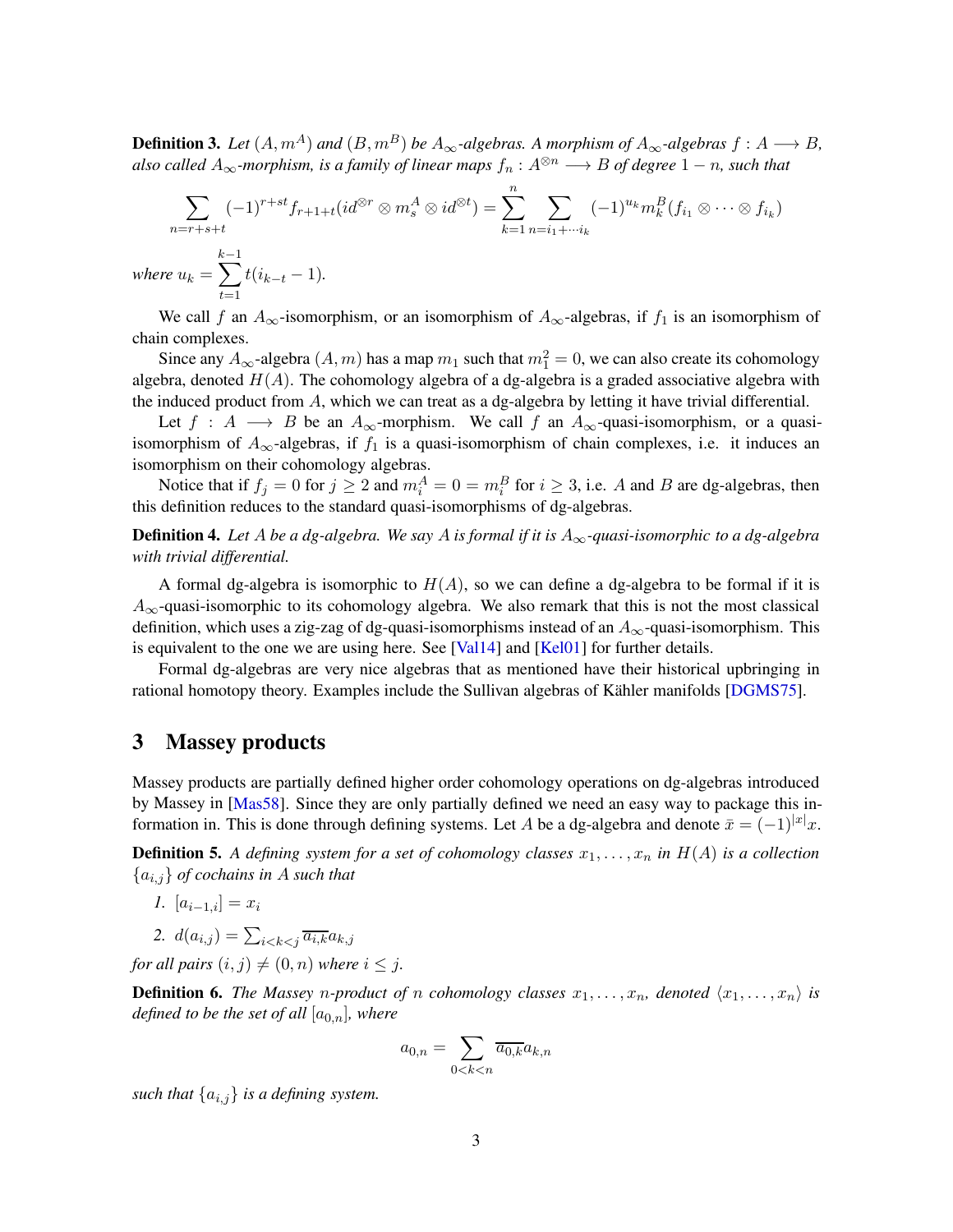For  $n = 2$  this is just the induced product on cohomology, up to a sign. For  $n = 3$  this is the classical triple Massey product. When we use the phrase "all Massey  $n$ -products", we mean all Massey *n*-products for  $n > 3$ .

The fact that multiple cohomology classes can be in this set means that the product is only partially defined. If this set contains just a single class, then we say the Massey product is uniquely defined. What matters for us is when these products are "trivial".

**Definition 7.** We say that the Massey n-product vanishes if it contains zero as an element, i.e.  $0 \in$  $\langle x_1, \ldots, x_n \rangle$ .

## 4 Results on formality

One of the reasons we are interested in Massey products is that they serve as an obstruction to formality. Intuitively, if Massey products exist on the algebra of cochains  $C(X)$  on a topological space X, this means that  $C(X)$  contains more information about our space than the cohomology ring of X. If a non-trivial Massey product exists on  $C(X)$ , this means that there will always exist another space Y, not homeomorphic to  $X$ , but with the same cohomology ring as  $X$ . The most famous example of this are the Borromean rings. These are a set of three rings, every pair of them not linked with the two others, but all three still linked. This has the same cohomology ring as three unlinked circles, but the Borromean rings admit a non-vanishing Massey product, while the three unlinked circles does not. Hence the algebra of forms on the Borromean rings can not be formal. This means that Massey products detect non-formality. This is summarized into the following theorem.

Theorem 1 ([\[DGMS75\]](#page-7-0)). *Let* (A, m) *be a formal dg-algebra. Then all Massey* n*-products vanish.*

Unfortunately, knowing a dg-algebra has no non-vanishing Massey products is not enough to determine that it is formal. But using the full  $A_{\infty}$ -algebras we can get closer to some version of this being true.

<span id="page-3-0"></span>**Theorem 2** ([\[Kad80\]](#page-7-1)). Let  $(A, m)$  be a dg-algebra. Then there exists an (up to  $A_{\infty}$ -isomorphism) *unique*  $A_{\infty}$ -algebra structure on its cohomology algebra  $H(A)$  with  $m_1 = 0$ ,  $m_2$  the induced product *from* A, and a quasi-isomorphism of  $A_{\infty}$ -algebras  $H(A) \longrightarrow A$ .

Note that this does not mean that all dg-algebras are formal, as now  $H(A)$  is not necessarily just a dg-algebra anymore. We can think of this higher structure on  $H(A)$  as measuring how far away A is from being formal. Since  $m_1 = 0$  we get that the product  $m_2$  is associative, but not for the reason we mentioned earlier. This means that these higher products no longer are interpreted as homotopies, but instead as something more like Massey products. Hence we call them the "higher products" on  $H(A)$ .

We said that the  $A_{\infty}$ -structure measures how far away A is from being formal. We noted earlier that an  $A_{\infty}$ -algebra with  $m_k = 0$  for  $k \geq 3$  is a dg-algebra. This means that if the  $A_{\infty}$ -structure on  $H(A)$  has  $m_k = 0$  for  $k \geq 3$ , then A is formal, as we then have an  $A_{\infty}$ -quasi-isomorphism between two dg-algebras. This is rather important so we state it as a theorem.

<span id="page-3-1"></span>Theorem 3 ([\[Val14\]](#page-7-3)). *Let* (A, m) *be a dg-algebra. Then* A *is formal if and only if all the higher products on* H(A) *vanish.*

One direction of the proof is by definition, as described above. The other part is because the  $A_{\infty}$ -structure on  $H(A)$  is unique up to isomorphism of  $A_{\infty}$ -algebras.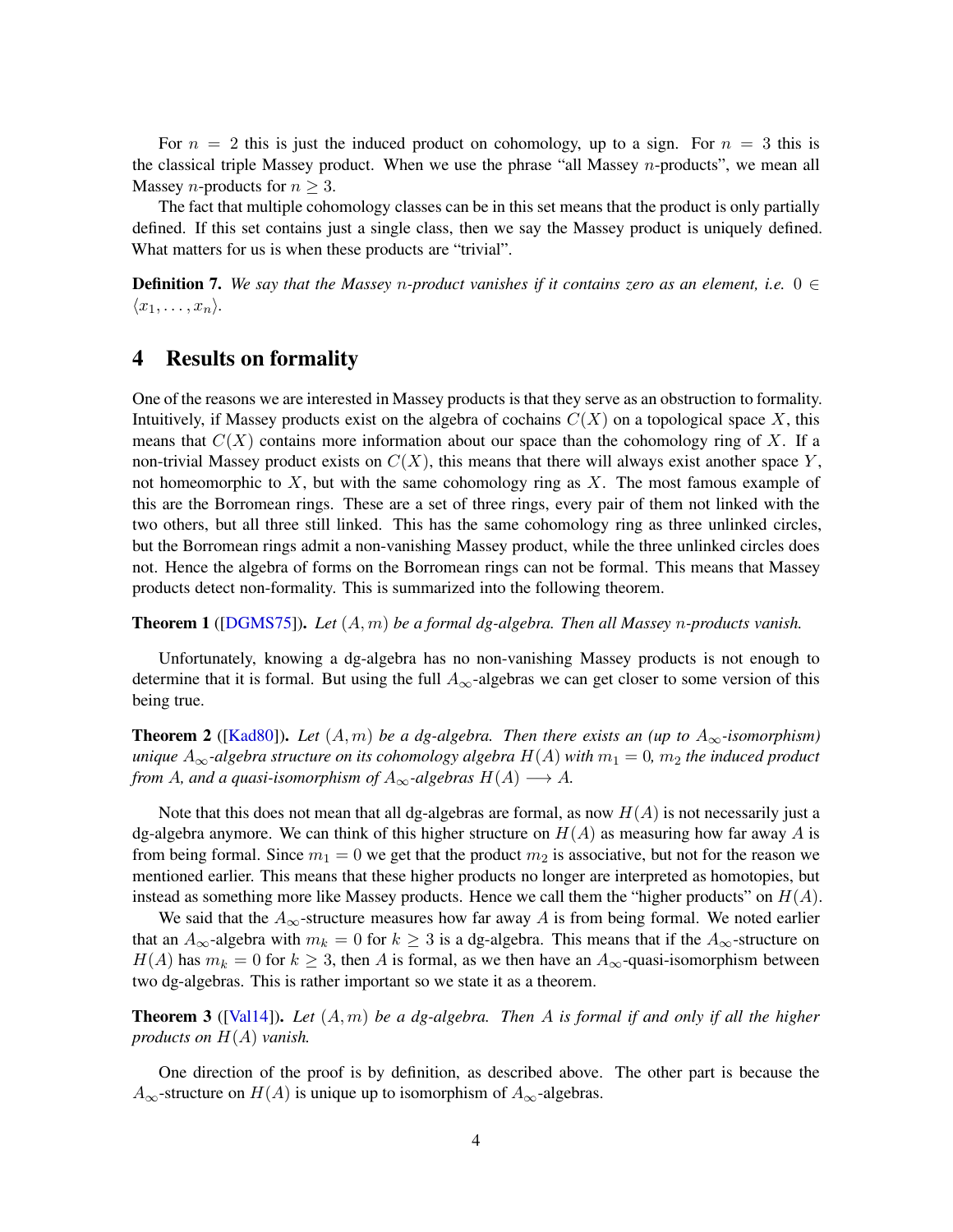In [\[DGMS75\]](#page-7-0) the authors say that formality is equivalent to a uniform vanishing of the Massey products. We are intuitively able to choose the zero element as our Massey products in such a nice uniform way that they are a part of an  $A_{\infty}$ -structure, which must mean that we have formality, as above.

We want to use this to get an idea of "how close" the normal Massey products are from being sufficient obstructions. What we mean by this is that we want to find a case where vanishing Massey products mean we have a formal dg-algebra. To get to such a result we first need a theorem that connects the higher products to normal Massey products.

**Theorem 4** ([\[BMFM20\]](#page-7-2)). Let A be a dg-algebra and  $x \in \langle x_1, \ldots, x_n \rangle$  with  $n \geq 3$ . Then for any  $A_{\infty}$ -structure on  $H(A)$  we have

$$
\epsilon m_n(x_1,\ldots,x_n)=x+\Gamma
$$

 $where \Gamma \in \sum_{j=1}^{n-1} Im(m_j) \text{ and } \epsilon = (-1)^{\sum_{j=1}^{n-1} (n-j)|x_j|}.$ 

<span id="page-4-0"></span>**Corollary 1** ([\[BMFM20\]](#page-7-2)). Let A be a dg-algebra and m an  $A_{\infty}$ -structure on its cohomology  $H(A)$ *such that*  $m_k = 0$  *for all*  $1 \leq k \leq n-1$ *. Then the Massey n-product*  $\langle x_1, \ldots, x_n \rangle$  *is uniquely defined for any set of cohomology classes*  $x_1, \ldots, x_n$ . *Furthermore the unique element in the Massey product is recovered by*  $m_n$  *up to a sign, i.e.*  $\langle x_1, \ldots, x_n \rangle = \epsilon m_n(x_1, \ldots, x_n)$ *, where again*  $\epsilon =$  $(-1)^{\sum_{j=1}^{n-1}(n-j)|x_j|}.$ 

<span id="page-4-1"></span>By this we get our first result.

Theorem 5. *Let* A *be a dg-algebra and* H(A) *its cohomology algebra. If the induced product on* H(A) *is trivial and all Massey* n*-products on* A *vanish, then* A *is formal.*

*Proof.* By theorem [2](#page-3-0) we know that  $H(A)$  can be equipped with the structure  $\{m_i\}$  of an  $A_{\infty}$ -algebra such that  $m_1 = 0$  and  $m_2$  is the product induced from A, which is assumed to be trivial. We claim that  $m_k = 0$  for all  $k \geq 3$  as well, and hence that A is formal by theorem [3.](#page-3-1) We prove this claim by induction.

Since  $m_2 = 0$  we know that all Massey triple products are defined. By the below induction argument all the higher Massey products will be defined as well. Since  $m_2 = 0$  we already have our base case.

Assume  $m_k = 0$  for  $1 \le k \le n - 1$  $1 \le k \le n - 1$ . By corollary 1 we know that  $\langle x_1, \ldots, x_n \rangle$  consists of a unique element for all choices of classes  $x_1, \ldots, x_n$ . This element is by assumption the zero class, as we assumed all Massey products to be vanishing. This class is recovered up to a sign by  $m_n$ , which means  $m_n(x_1, \ldots, x_n) = 0$  for all choices of  $x_1, \ldots, x_n$ . Hence  $m_n = 0$  and we are done. □

This proof shows that when we have a trivial induced product on  $H(A)$ , the vanishing Massey products neatly forms a trivial  $A_{\infty}$ -structure on  $H(A)$ , which we earlier said was the way of interpreting the uniform vanishing.

It is tempting to think that having trivial product in cohomology also makes every attempt to build and produce a Massey product impossible. But there are examples of this not being the case. One example is the free loop space of an even-dimensional sphere. Its cohomology algebra has trivial product, and it is shown in [\[Bas15\]](#page-7-9) to have non-zero Massey products. Hence it can not be formal. We also mentioned the Borromean rings earlier, which gives another example.

Question 1. *Is there a more general procedure for choosing elements in all the Massey products in such a way that they form an*  $A_{\infty}$ -structure?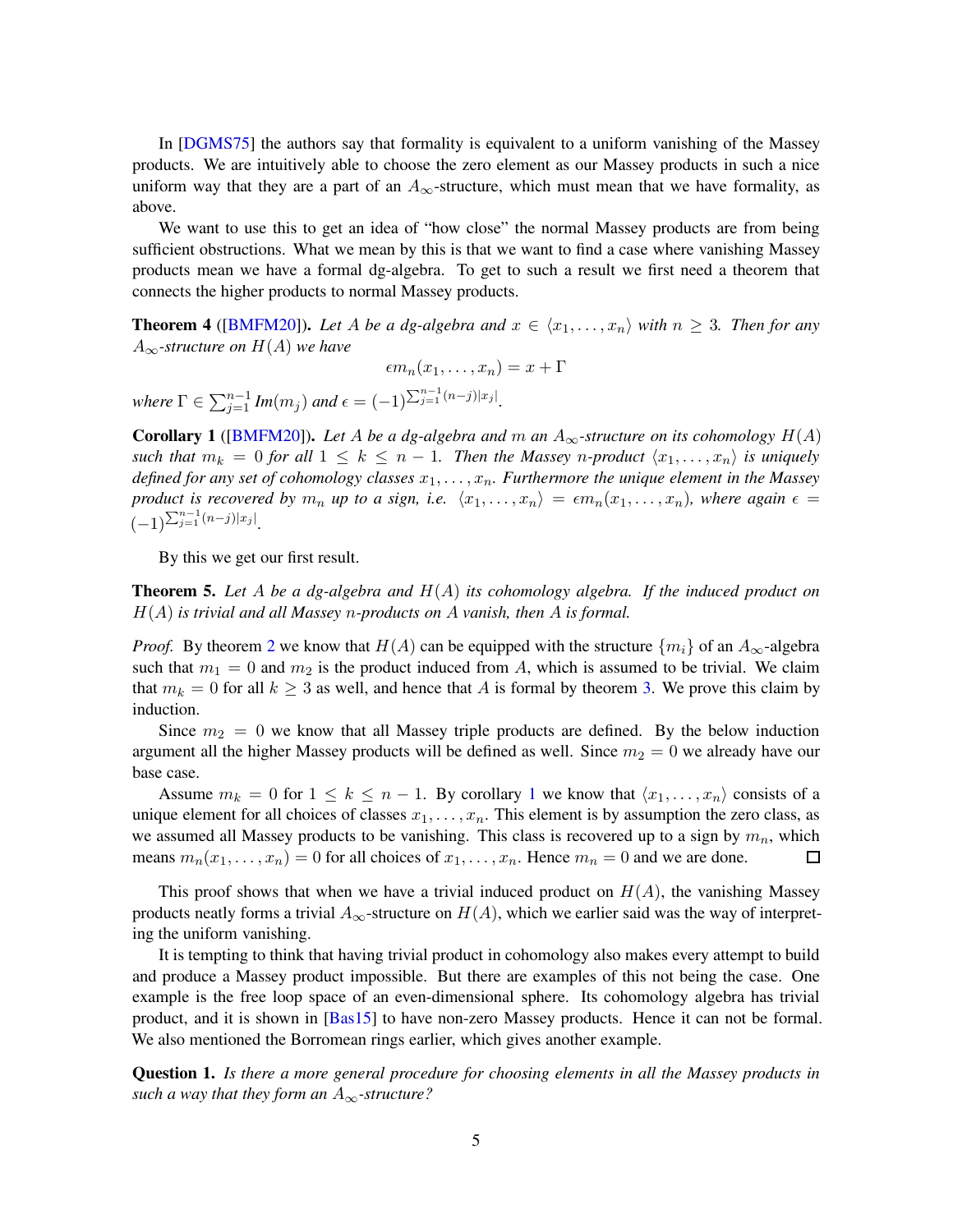### 5 The Lusternik-Schnirelmann category

For topological spaces the criteria of having trivial cup products is quite strong. Say we have a pathconnected topological space X. It has zeroth cohomology  $H^0(X; K) \cong K$ . Hence the requirement to have trivial cup product reduces to requiring  $H^{i}(X; K) = 0$  for  $i > 0$ , which is really limiting. One solution to this is to look at reduced cohomology.

**Definition 8.** Let X be a topological space and  $C^*(X; K)$  its cochain complex (treated here as a  $dg$ -algebra). We define its augmented cochain dg-algebra, denoted  $\widetilde{C}^{*}(X;K)$ , by adding a copy of *the ground field* K *injectively farthest to the left, i.e.*

 $\cdots \longrightarrow 0 \longrightarrow K \stackrel{\epsilon}{\longrightarrow} C^0(X;K) \longrightarrow C^1(X;K) \longrightarrow \cdots \longrightarrow C^n(X;K) \longrightarrow \cdots$ 

The cohomology algebra of the augmented cochain complex is called the reduced cohomology algebra of X and is denoted  $\widetilde{H}^*(X;K)$ . If the space X is connected, then  $\widetilde{H}^0(X;K) = 0$ , meaning that we have completely removed the problem described above.

Spaces with trivial cup product are not in abundance – even in reduced cohomology – but examples include the spheres and more generally a suspended space. There are ways to make sure that a space has a trivial cup product and one of these is using the Lusternik-Schnirelmann category.

Definition 9. *Let* X *be a topological space. The Lusternik-Schnirelmann category of* X*, denoted*  $cat_{LS}(X)$ , is the least integer  $n$  such that there is a covering of  $X$  by  $n+1$  open subsets  $U_i$  that are *all contractible in* X*, i.e. their inclusion into* X *is null-homotopic.*

This invariant was originally developed in [\[LS34\]](#page-7-10) as an invariant on manifolds to be a lower bound for the number of critical points any real valued function on it could have. It has since become a useful – but very difficult to calculate – invariant of topological spaces.

Recall that the cup-length of a topological space X, denoted  $cl(X)$  is the largest integer n such that a chain  $[x_1] \cup \cdots \cup [x_n]$  of cohomology classes with  $\deg |x_i| \geq 1$  is non-zero. We have the following fundamental relation between the cup length and the Lusternik-Schnirelmann category of X.

Lemma 1 ([\[CLOT03\]](#page-7-11)). *Let* X *be a topological space. Then the cup length of* X *is a lower bound for its Lusternik-Schnirelmann category, i.e.*  $cl(X) \leq cat_{LS}(X)$ .

Thus, choosing spaces with  $\text{cat}_{LS}(X) = 1$  means we have trivial product on reduced cohomology. Examples of such spaces are again the suspended spaces, as they are the union of two cones. The last thing we need to know is whether spaces with Lusternik-Schnirelmann category 1 admit any nonvanishing Massey n-products. Luckily, by Rudyak we know that they dont.

<span id="page-5-0"></span>**Theorem 6** ([\[Rud99\]](#page-7-12)). Let X be a topological space with  $cat_{LS}(X) \leq 1$  and  $x_1, ..., x_n \in \widetilde{H}^*(X; K)$ . *If the Massey n-product*  $\langle x_1, \ldots, x_n \rangle$  *is defined then*  $\langle x_1, \ldots, x_n \rangle = 0$ *.* 

We call spaces with formal reduced cochain algebras reduced formal spaces. This means now that spaces with Lusternik-Schnirelmann category 1 are reduced formal by theorem [6](#page-5-0) and theorem [5.](#page-4-1)

**Corollary 2.** Let X be a topological space with  $cat_{LS}(X) \leq 1$ . Then  $\widetilde{C}^*(X;K)$  is a formal dg*algebra.*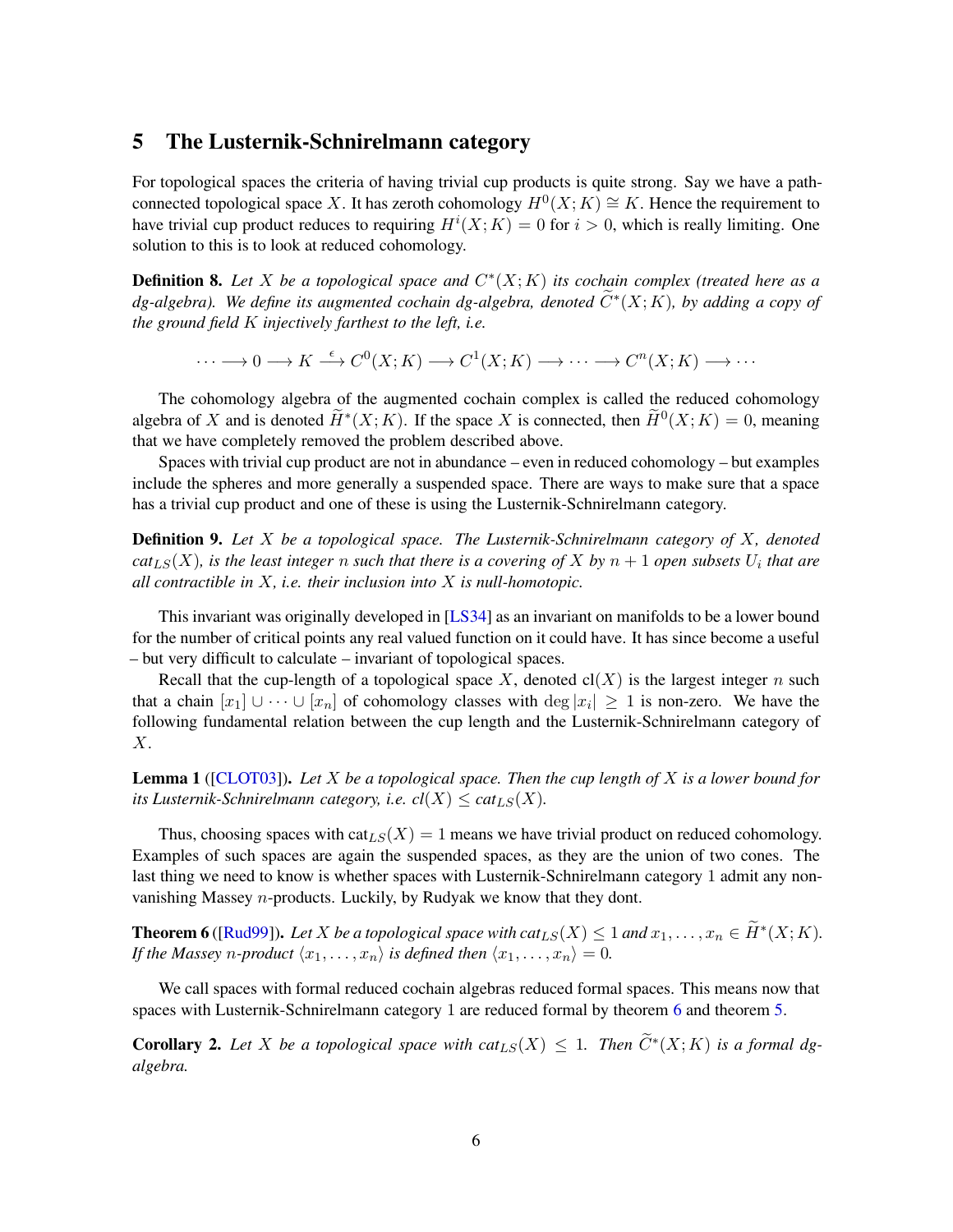We still have to deal with the degree 0 cochains in order to say that a space X with cat<sub>LS</sub>(X)  $\leq$  1 is formal and not just reduced formal. To do this we must construct the neccesary span of dg-quasiisomorphism.

#### Theorem 7. *Any reduced formal topological space* X *is formal.*

*Proof.* Since X is reduced formal we know that there is a span of dg-quasi-isomorphisms

$$
\widetilde{H}^*(X;K) \longleftarrow B \longrightarrow \widetilde{C}^*(X;K)
$$

for some dg-algebra B:



By removing the copy of  $k$  from the augmented cochain complex, we can insert a copy of  $k$  as  $H<sup>0</sup>(X; K)$  and form a new span of dg-quasi-isomorphisms:



The squares in the diagram commutes due to the original squares commuting and the cohomologies also agree by construction. Thus we have a span of dg-quasi-isomorphisms

$$
H^*(X;K) \longleftarrow B' \longrightarrow C^*(X;K),
$$

which means  $X$  is formal.

We are now ready to conclude with our main result.

**Theorem 8.** Let X be a space with  $cat_{LS}(X) \leq 1$ . Then X is formal.

Question 2. *Are there any formal spaces with trivial cup product and Lusternik-Schnirelmann category greater than* 1*?*

 $\Box$